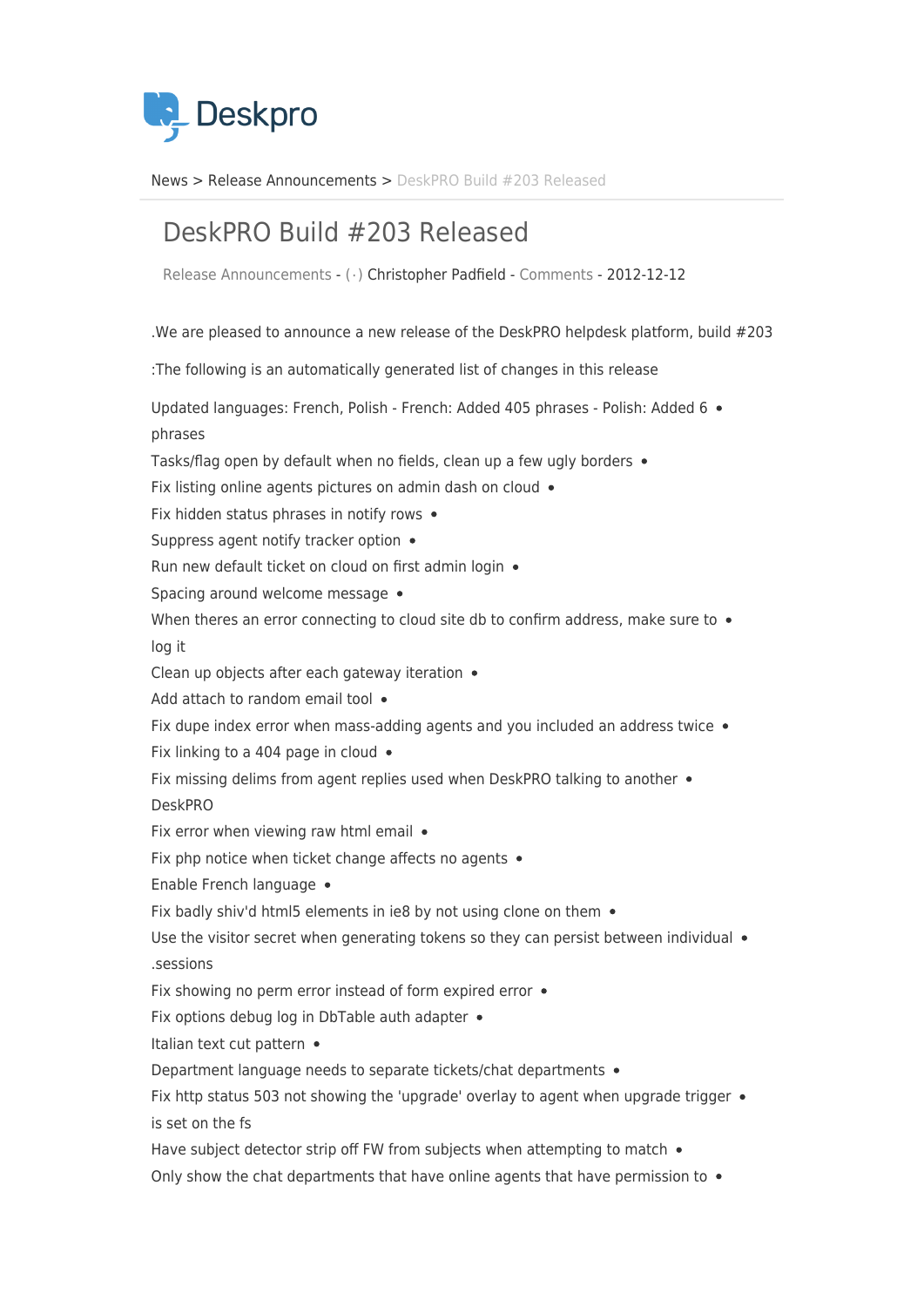take chats from them Update chat available trigger in real time to fix potential issue with trigger being out  $\bullet$ of sync between 'chat ping timeout' cron runs . Prevent JS error when uploading images via the media manager  $\bullet$ . Fix tracking of unsatisified chat feedback  $\bullet$ Optimize some RTE routines to ensure that Chrome maintains its cursor position  $\bullet$ when typing very quickly. Fix custom field search using 'not' operator on id-based fields • Add tool to generate/send a random email • Fix 'are you sure you want to close the form' alerts popping up when editing snippets  $\bullet$ Fix workflow preview not showing up in layout editor  $\bullet$ Fix error message when sending team chat when no other team agents  $\bullet$ Add hidden field that can take value from cookie or request params . Add checkbox on/off field type . Remove old AdminHandler classes that arent used anymore • Fix phrase editor on 'layout' email templates tab  $\bullet$ Missing term summary for email from name term  $\bullet$ Show expire date in utc  $\bullet$ Fix typo • Fix undefined index notice for bad index name  $\bullet$ Couple fixes to move db tool . Fix register from email after validation  $\bullet$ Log but eat exceptions in failed rollback calls. Prevents losing an original exception in  $\bullet$ a rare case where rollback fails in the common pattern of rollback within a catch Add commands to migrate site to new database server  $\bullet$ . Add product as a grouping option in the report builder  $\bullet$ Allow sys disabled to come from filesystem-based trigger file  $\bullet$ Dont key list by match pattern • Add login form to chat widget as well  $\bullet$ Handle when guest cant view anything on widget with fitted login form  $\bullet$ Fix LdapRaw source not returning invalid Result when no logger was attached  $\bullet$ Add note about using custom php on cloud in db table source, and if code is blank,  $\bullet$ reset to default Quick patch to zend oauth to fix notice with invalid/failed responses . Error message when trying to merge ticket with itself  $\bullet$ Portal editor page to upload custom favicon . Add modified phpthumb ico to convert gd resources into ico  $\bullet$ Fix revert button on 'layout' email templates  $\bullet$ Default to org picture if person doesnt have one  $\bullet$ Fix ticketlog when adding user to ticket from login  $\bullet$ . Add option for captcha on registration form  $\bullet$